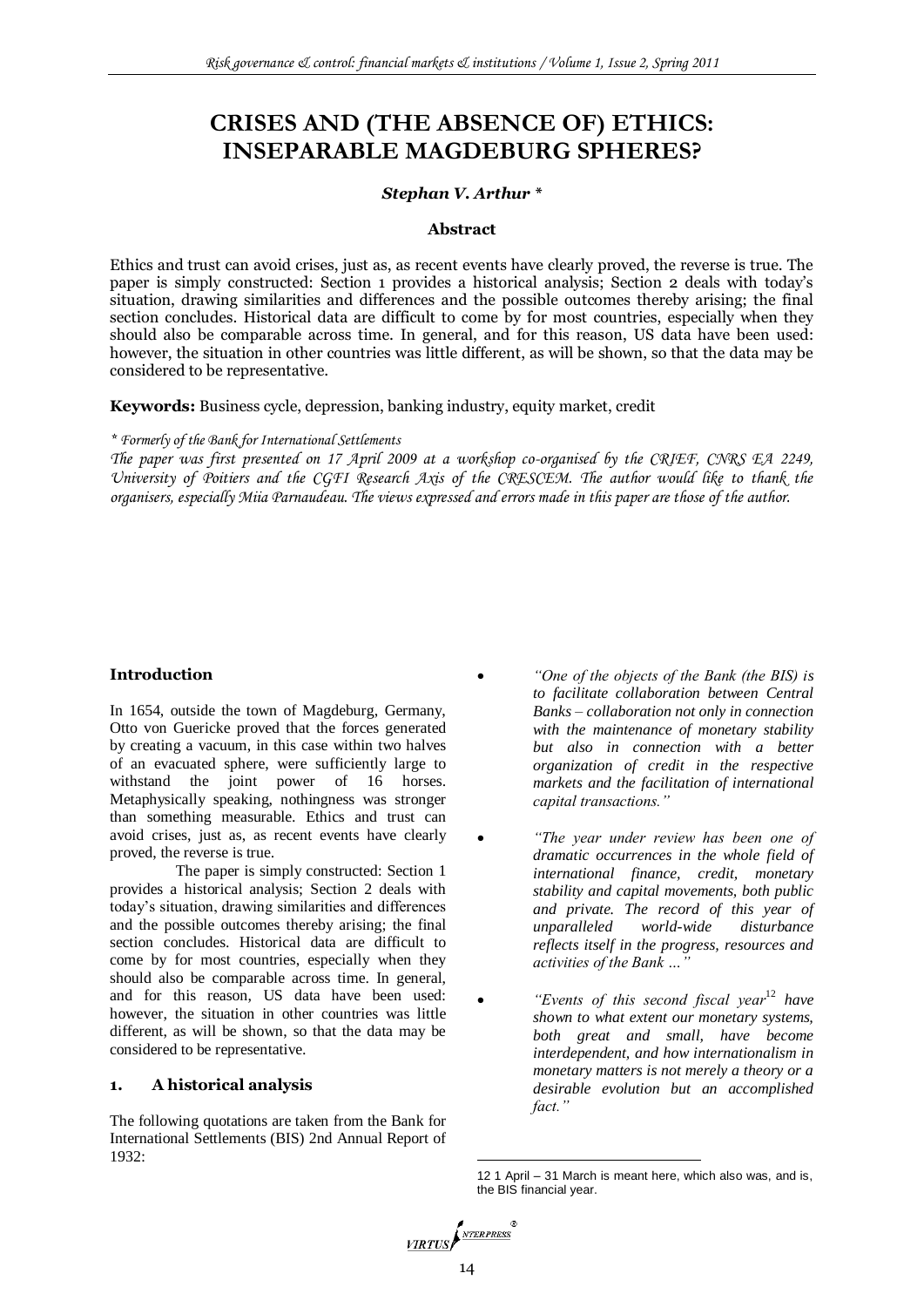It is precisely this last quote which illustrates that globalisation – so much in use today – is not at all a new concept. Granted, the internationalism referred to in 1932 was perhaps not as encompassing as is now meant, but, even today, at least in the minds of most economists and politicians, large areas of the globe are still excluded, for example, much of Africa which remains, in global economic terms, a pinprick on the map.<sup>13</sup>

Much has been made recently of the parallels between the present financial crisis and that of 1929 which triggered the Great Depression. This is hardly surprising since, at least in the United States, the present recession is clearly the worst since that of  $1929$ ,<sup>14, 15</sup> which, in itself, was the worst – and longest – that the World experienced during the whole of the 20th Century. Perhaps too little has been made of the differences, and certainly there has been little mention of another recession period known as the Long Depression, which, again at least in the United States, was, according to the National Bureau of Economic Research (NBER), the longest identified period of contraction since 1855.

The NBER, which is the official body for such matters in the United States, does not define a recession in terms of two consecutive quarters of decline in real GDP (the common definition used by many economies). Rather, a recession is a *"significant decline in economic activity spread across the economy, lasting more than a few months, normally visible in real GDP, real income, employment, industrial production, and wholesaleretail sales."* Understandably, evaluating such data takes considerably longer: for example, the most recent decision of the Business Cycle Dating Committee of the NBER, which was to announce the present cycle's peak as being in December 2007, was on 1 December 2008. Such a time lag of 12 months is, for example, from an investment banker's viewpoint, of very limited use, but his reaction to a perceived situation may well actually help to trigger that situation to either occur or be exacerbated, something that has recurrently been observed in the equity markets, most recently since September 2008.

-

<sup>13</sup> "When America sneezes, Europe catches a cold, Asia develops pneumonia and Africa's tuberculosis gets worse" is still a common adage in the English language.

<sup>14</sup> All actual data and period references are as of 31 October 2009.

<sup>15</sup> However, 3rd quarter GDP (positive) growth was surprisingly strong and gives an initial indication that the recession may be over. Indeed, if 4th quarter figures are similarly strong, 2009 growth will only minimally be the wrong side of zero. Nonetheless, the picture remains bleak in the major European economies.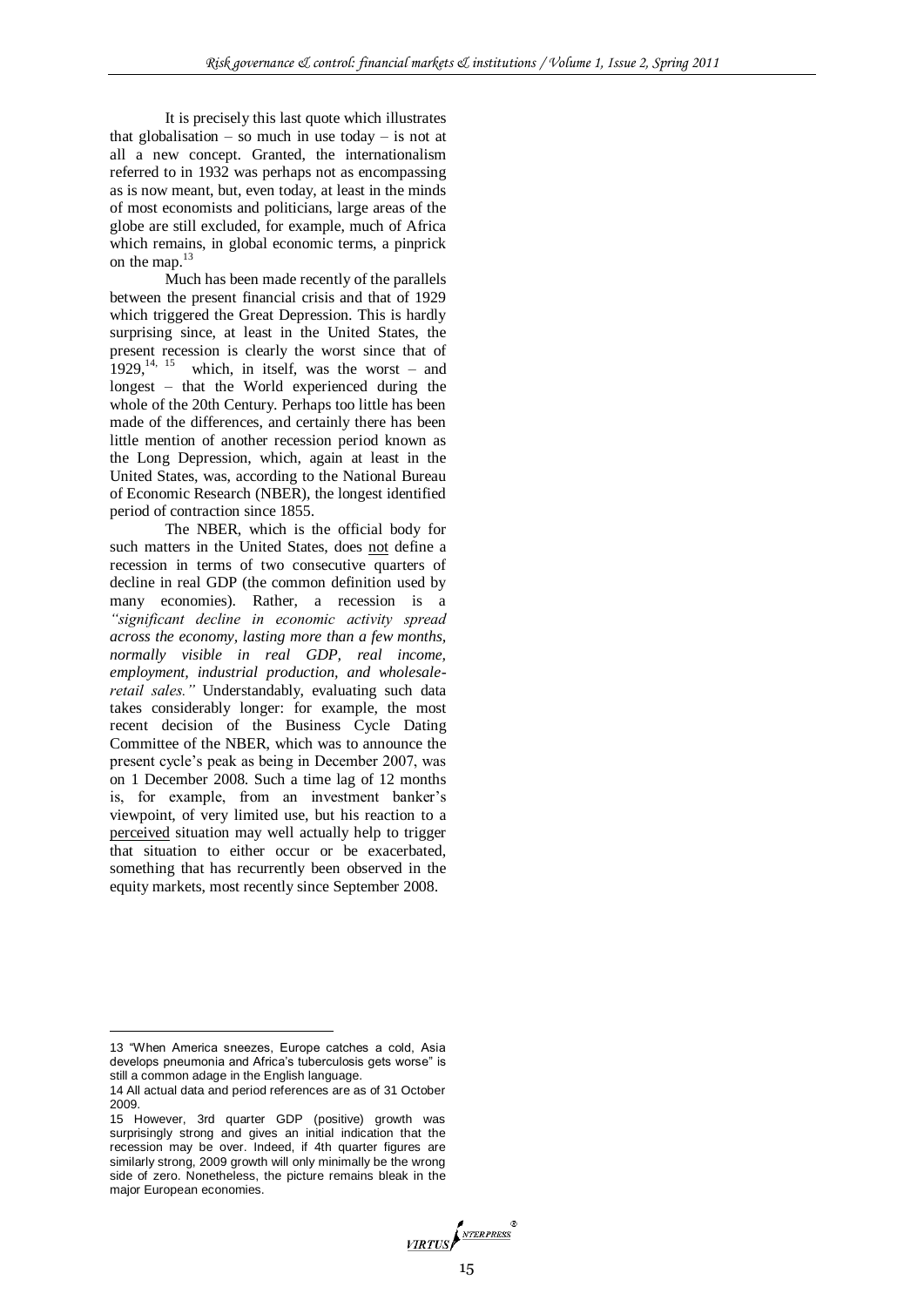| Period                                | Number of cycles | Average contraction (in | Average cycle length (in |
|---------------------------------------|------------------|-------------------------|--------------------------|
|                                       |                  | months)                 | months)                  |
| $1855 - 1886$                         |                  | 29                      | 64                       |
| $1887 - 1917$                         |                  | 18                      |                          |
| $1918 - 1944$                         |                  | 18                      |                          |
| $1945 - 1972$                         |                  | 10                      | 56                       |
| $1973 - 2007$                         |                  |                         | 84                       |
| $1855 - 2007$                         | 32               |                         |                          |
| Sources: NBER; author's calculations. |                  |                         |                          |

**Table 1.** US business cycles

Returning to the NBER's work on defining business cycles and drawing from their data, Table 1 groups the 32 identified business cycles over approximately 30-year sub-periods, which vary slightly in length depending on the end of a particular cycle. The table illustrates the following: contractions (i.e. from peak to trough) have, since the end of World War II, been relatively short and considerably shorter than the previous 100 years. In the last subperiod – and this includes the downturns caused by the oil shocks of 1973 and 1978/9 – the US economy was in contraction for only 13% of the time. In fact, since July 1990 until end-2007, it has been in recession for only 16 of these 234 months! Even over the whole 153 years, the US economy has been in expansion for 70% of the time.

The table hides several salient features: the last contraction started in March 2001, so, statistically speaking, the next was long overdue (a cycle lasts around 5 years on average). The three longest expansionary periods of at least 7 years have all occurred since the 1960s, two of which – totalling almost 18 years – have been since November 1982! The longest period of contraction – 65 months – started in October 1873 (the Long Depression), followed by the 43 months from August 1929 (the Great Depression).

What the table also does not show are the magnitudes of the cycles, i.e. the severity of the crisis and the extent of the recovery: generally speaking, the shorter the cycle, the less intense the crisis and the smaller the (need for) recovery.

As the majority view is that we face depression (rather than recession), this paper concentrates on the Long and Great Depressions. History teaches us that, although a single event can trigger others more momentous – for example, the assassination of Archduke Ferdinand in Sarajevo on 28 June  $1914 - it$  is rarely that that event is, in itself, isolated, but a result of others, often disparate and in the distant past. Historian economists have this in mind when discussing cause and effect.

Consequently, the events leading to the Long Depression were equally diverse and had effects long after this particular depression had ended. Not all the details or causes can be given here, but the following are the most major.

*Post-Civil War overexpansion.* In America, with the end of the Civil War in 1865, the economy expanded rapidly. The railroad industry, the nation's second largest employer (after the farming industry), laid, in the seven years preceding the depression, 56,000 kms of track. As a result, the amount of capital required was enormous, but so was the degree of risk, with little foreseeable short-term return on investment.

*Black Friday.* On 24 September 1869, thousands of overleveraged speculators – a term not uncommon today – were ruined when gold premiums collapsed, itself caused by a bank trying to corner the gold market and being prevented from doing so by the US Administration flooding the market with government gold.

*Treaty of Frankfurt.* Apparently unrelated, in Europe the Treaty of Frankfurt was signed on 10 May 1871, ending the Franco-Prussian War. Apart from the loss of large tracts of land to the Germans, the French were obliged to pay war reparations which it completed ahead of schedule two years later. The terms of the treaty were to find their precise counterpart almost 50 years later at the end of World War I, an act which was arguably at least partly causal for the rise of the NSDAP. However, back to 1873: the German economy boomed as a result of this foreign "investment", but it too, like the United States, resulted in overexpansion.

*Fourth Coinage Act.* This Act, signed into law on 12 February 1873, demonetised silver and moved to a gold standard. Previously, silver officially backed most nations' currency, but, due to the Napoleonic Wars, the United Kingdom was the first to move to gold. By 1879, most other countries had followed suit, including the Latin Monetary Union.

A notable exception was China, which retained the silver standard: as a direct result, its economy suffered the least 60 years later, when adherence to the gold standard became a causal factor in the Great Depression. In 1873, the immediate effect was, naturally, to depress silver prices, but it also led to a contraction in the money supply. This in turn placed an impossible burden on the heavilyindebted farming industry and the cash-hungry railroad companies.

*Vienna Stock Exchange crash.* Back in Europe, the Vienna Stock Exchange crashed on 9

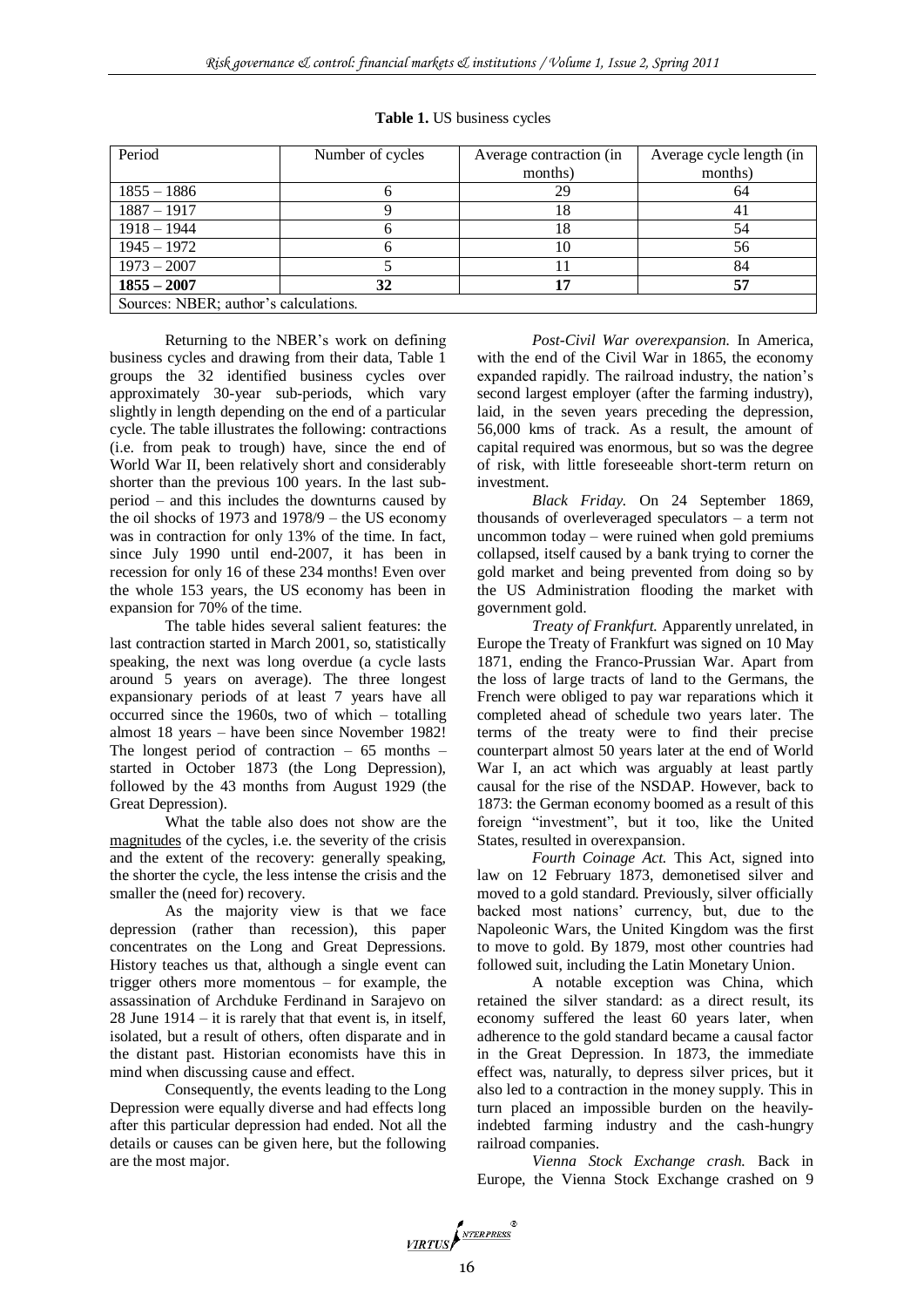May 1873: as the Austro-Hungarian Empire was the fifth-largest economy in Europe, this was not an insignificant financial event.

*Jay Cooke & Company fails.* On 18 September 1873, this Philadelphian investment bank, which, like many other banks, had heavily invested in railroads, failed. This was the straw that broke the nation's back. The New York Stock Exchange closed for 10 days; many banks failed. At the peak of the depression, the unemployment rate rose to 14% in the United States, wage cuts led to social unrest and, in all, at least 15,000 businesses failed. In Germany, there was a move towards protectionism; there and in

Austria, the Jews were blamed for the economic collapse – recall that this is 1873, not 1933!

Table 2 illustrates, as well as possible, due to the scarcity of reliable data, the effects on the US economy. On the face of it, conditions, if you had work, were not too bad: production and productivity rose, prices declined and money supply was contained (indeed, real money supply declined). However, these last two points should give cause for concern, and especially so since prices declined further for the next 20 years, bottoming out only in 1899; prices only returned to their 1873 level during World War I. The same phenomenon will be observed later.

|  |  | Table 2. The Long Depression – core data |  |
|--|--|------------------------------------------|--|
|--|--|------------------------------------------|--|

| For $1873 - 1879$        | Measure        | Value         |
|--------------------------|----------------|---------------|
| Unemployment             | Peak rate      | 14%           |
| Real GDP per capita      | Average growth | $+2.0\%$ p.a. |
| Consumer price inflation | Average        | $-3.0\%$ p.a. |
| Money supply             | Average growth | $+2.6\%$ p.a. |

Several events leading to this episode in American history apply equally today and, more so, in 1929, when the collapse of the New York Stock Exchange on 29 October arguably – but certainly visibly – triggered the Great Depression. Rather than cite events leading to this depression, a consideration, in chronological order of publication, of the views of leading economists as to the root cause or causes may be useful. The list is not exhaustive but certainly contains the most influential opinions.

*Inequality of wealth and income.* Already in the 1920s, Catchings and Foster argued that consumers had insufficient income to purchase the goods which the economy produced, and unequal wealth distribution caused the depression. They argued that the economy would only recover if the government produced money to encourage consumer spending, at the same time reinflating prices and wages. In fact, the United States went, as during the Long Depression, through a period of strong deflation. Their opinions are interesting insofar as similar arguments are propagated today, not least because, in the 1930s, their ideas were instrumental in Roosevelt's New Deal.

*Debt inflation.* Irving Fisher, in the Depression's final year (1933), argued that the banks' exuberance to give credit at very favourable terms naturally led to over-indebtedness, fuelling speculation and asset bubbles. This all sounds familiar and, unsurprisingly, Fisher's views are shared by the present Chairman of the Federal Reserve, Ben Bernanke. To put matters into perspective, margin requirements were 10%; today's capital ratio as stipulated by the Basel Committee is 8% and Lehman Brothers' capital ratio, immediately prior to failing, was between 3 and 4%! Furthermore, Fisher postulated nine chain of events which are drawn into the later discussion on today's situation.

*Classical Keynesian.* Naturally, no list can be complete without the theory of John Maynard Keynes, unquestionably one of the foremost economists of the day. He argued in 1936 that if public savings increased, consumption would fall as would interest rates. Lower interest rates should, in theory, lead to increased investment and demand should remain constant. However, if businesses invest based on profit expectations, they would be disinclined to do so if consumption would decline further. This could then lead to a depression.

*Classical monetarism.* Should the reader find this argument weak, then perhaps more favour can be found with that of Milton Friedman and Anna Schwartz. In their view (published in 1963), the Depression was caused by the fall in the money supply: people saved more and consumed less. As a result, production fell, unemployment rose and prices could not react sufficiently quickly to stop a worsening spiral. In addition, they bluntly blame the Federal Reserve – established in 1913 – for failing to use policies and take corrective action.

Ben Bernanke was invited to speak on the occasion of Friedman's 90th birthday on 8 November 2002. His speech is recommended, since it gives a very succinct account of events from 1929 to 1933 from the Federal Reserve's perspective, linking them to the episodes identified by Friedman and Schwartz. He ends – and recall that he was not yet its Chairman – with the words, *"Let me end my talk by abusing slightly my status as an official representative of the Federal Reserve. I would like to say to Milton and Anna: Regarding the Great Depression. You're right, we did it. We're very sorry. But thanks to you, we* 

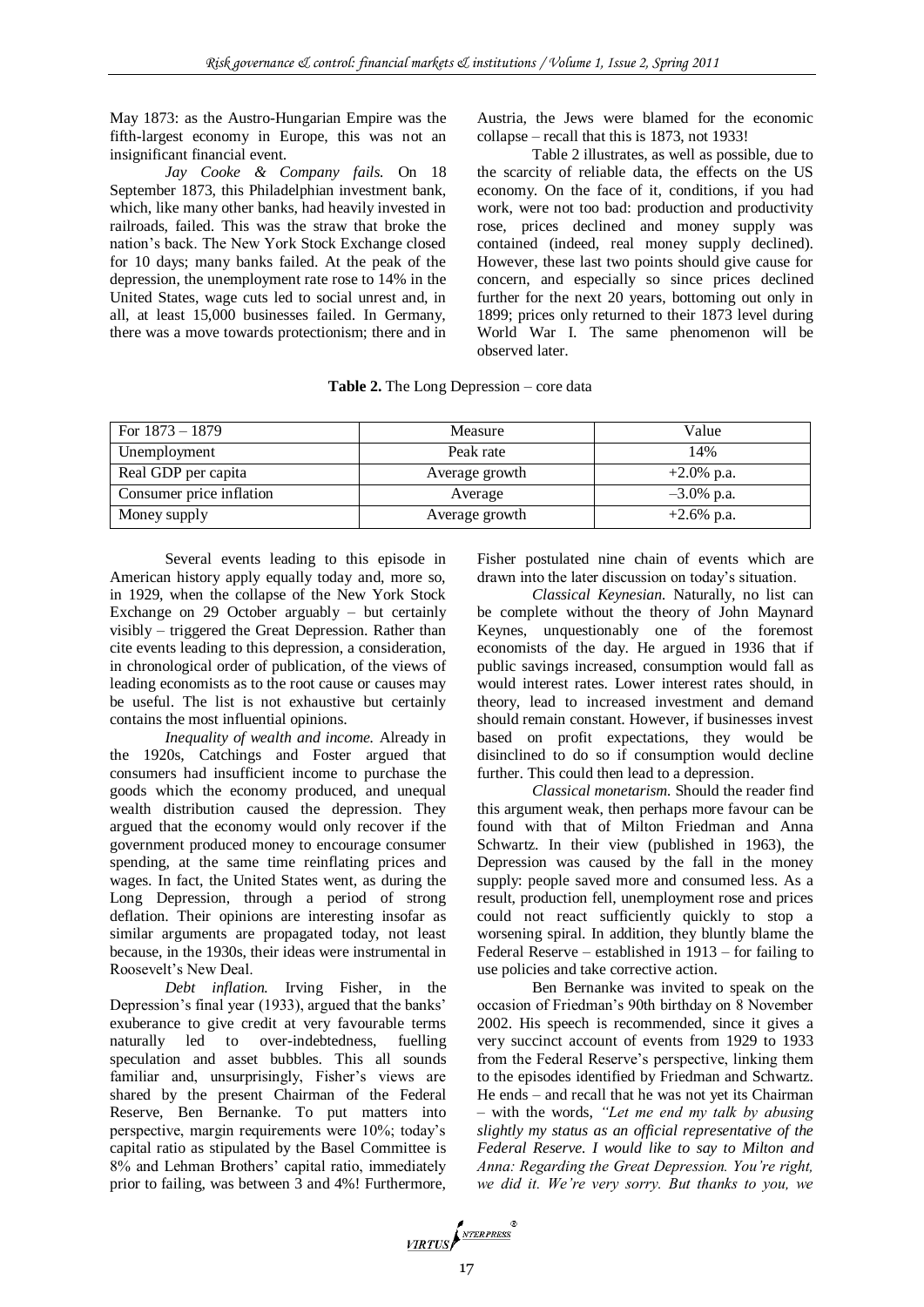*won't do it again."* It appears that he has taken his own promise to heart.

*"Austrian school".* In the same year, 1963, Hayek and Murray Rothbard, in reply to Friedman's hypotheses, argued that the Federal Reserve was indeed largely to blame, as it had expanded the money supply in the early 1920s and only tightened belatedly and, as it transpired, insufficiently, in 1928. Furthermore, the Federal Reserve effectively regulated the amount of credit that private banks could issue and the monetary expansion led to an unsustainable credit-driven boom.

*The Gold Standard.* Finally, in this "tour de table", a review of the Gold Standard is necessary. Due to the cost of World War I, many countries abandoned the gold standard, but returned to it at the pre-war price of \$20 per fine ounce. In order to pay the war reparations demanded by France in gold, Germany was forced to endorse a credit-financed industrialisation process to stimulate exports. The United States also lent money to Germany to help in this process, and France paid off its debts with the United States and the United Kingdom using the money from the German reparations. This eventually

disastrous vicious circle led to the drawing up of the Dawes plan, and the whole was overseen by the institution created for that purpose, the BIS. Hence the opening citations in this paper from the BIS 2nd Annual Report and where, later in the same report, it explains how most of the Bank's energies were devoted to addressing the resulting turmoil.

Table 3, in much the same way as Table 2, illustrates the effects of this depression on the US economy. Comparing with the earlier table, it can easily be seen that the effects of the Great Depression were much greater and, indeed, more in keeping with what one would expect: consumer confidence and spending declined, new money was neither needed nor forthcoming, all causing prices to fall; production was cut back, unemployment rose and GDP fell. This naturally led to the vicious spiral feared today, with unemployment peaking at rates not seen since in the United States. Unlike the Long Depression, measures taken in 1933 by the Administration – Roosevelt's New Deal – quickly restored confidence and the US economy was pretty much back on track by 1936. Given the political developments in Europe, this would prove to be, literally, life-saving.

## **Table 3.** The Great Depression – core data

| For $1929 - 1933$        | Measure        | Value         |
|--------------------------|----------------|---------------|
| Unemployment             | Peak rate      | 24.9%         |
| Real GDP per capita      | Average growth | $-8.1\%$ p.a. |
| Consumer price inflation | Average        | $-6.7\%$ p.a. |
| Money supply             | Average growth | $-7.0\%$ p.a. |

In the summer of 1932, Franklin Delano Roosevelt, in his acceptance speech as presidential candidate of the Democratic Party said, *"I pledge you, I pledge myself, to a new deal for the American people."* He won the election by a landslide. On Inauguration Day,<sup>16</sup> his speech contained the following excerpts:

- *"… the only thing we have to fear is fear itself – nameless, unreasoning, unjustified terror which paralyzes needed efforts to convert retreat into advance."*
- *"… there must be an end to a conduct in banking and in business which too often has given to a sacred trust the likeness of callous and selfish wrongdoing. Small wonder that confidence languishes, for it thrives only on honesty, on honor, on the sacredness of obligations, on faithful protection, on unselfish performance; without them it cannot live …"*

1

- *"Faced by failure of credit they have proposed only the lending of more money. Stripped of the lure of profit by which to induce our people to follow their false leadership, they have resorted to exhortations, pleading tearfully for restored confidence. They know only the rules of a generation of self-seekers."*
- *"Finally, in our progress toward a resumption of work we require two safeguards against a return of the evils of the old order; there must be a strict supervision of all banking and credits and investments; there must be an end to speculation with other people's money, and there must be provision for an adequate but sound currency."*

Within two months, Congress had passed laws reforming the banking industry, and laws providing emergency relief, work relief and agricultural programmes. Two years later, a second wave of laws included trade union protection, programmes to aid tenant farmers and migrant workers and the setting up of Social Security programmes (this last point will be revisited).



<sup>16</sup> Held until then on 4 March, a date Roosevelt himself later in the year changed to the present 20 January.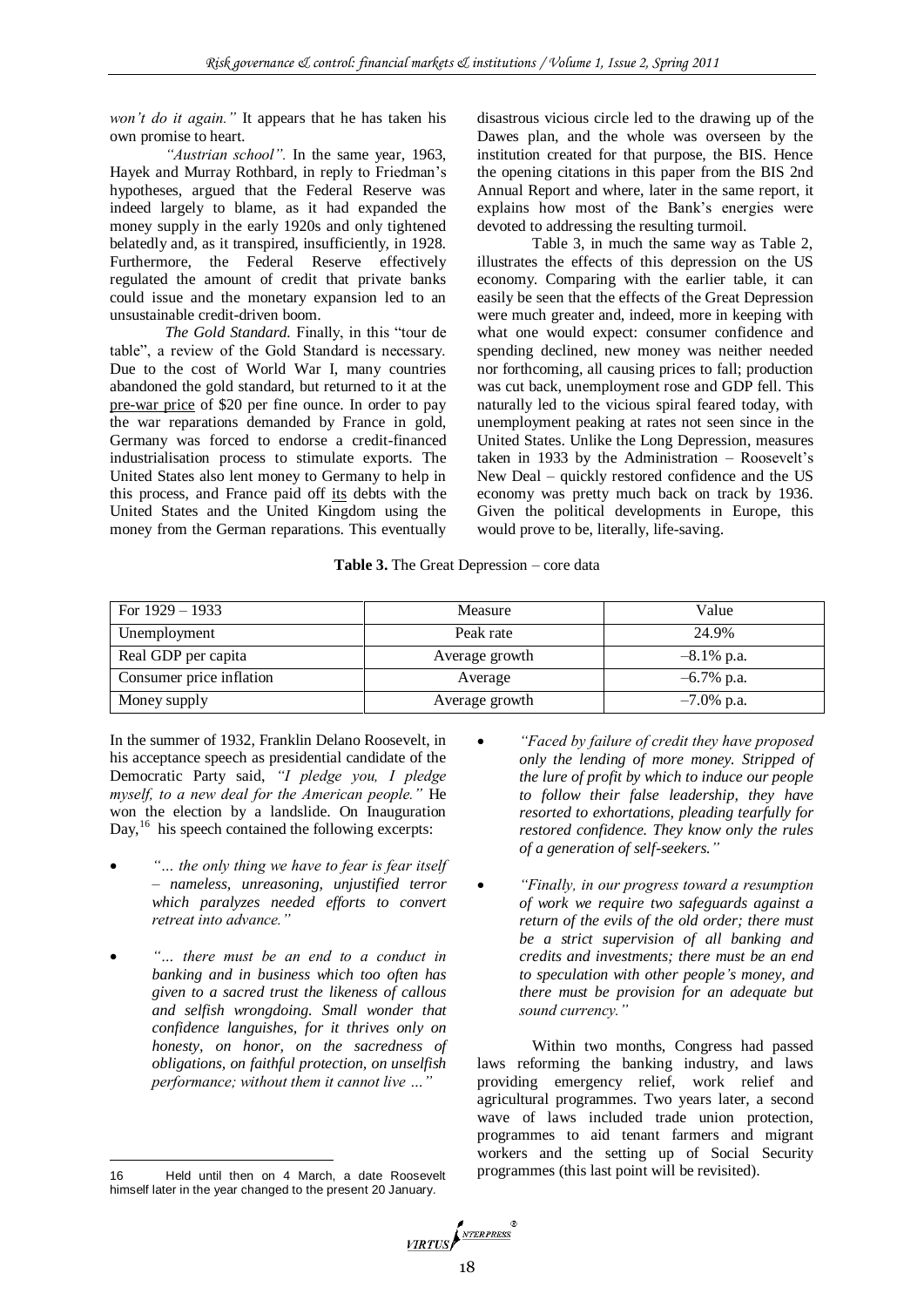Roosevelt's words are somewhat chilling for two reasons: the first is that clearly history can and does repeat itself. The second, closely linked, is that we appear to be incapable of learning by our mistakes. 76 years on, Roosevelt's words and actions could equally have come from the present US President: indeed, in slightly different terms, they have.<sup>17</sup>

# **2. The situation today**

*Equity markets and the banking industry.* In the first 17 months from the 1929 peak, the New York stock exchange fell by just over half (Graph 1). It then recovered very slightly – the blip towards the end of 1930 – before continuing its decline: by mid-1932, i.e. before Roosevelt's presidency, the stock market had shed around 85% from its peak value! As a result of Roosevelt's election – and, prior to that, his acceptance of the nomination – the stock market recovered sharply.

1

VIRTUS

<sup>17</sup> In the 10 months of his Administration, various measures, or at least the promise of them, have, in part, been announced: at best, the jury is still out.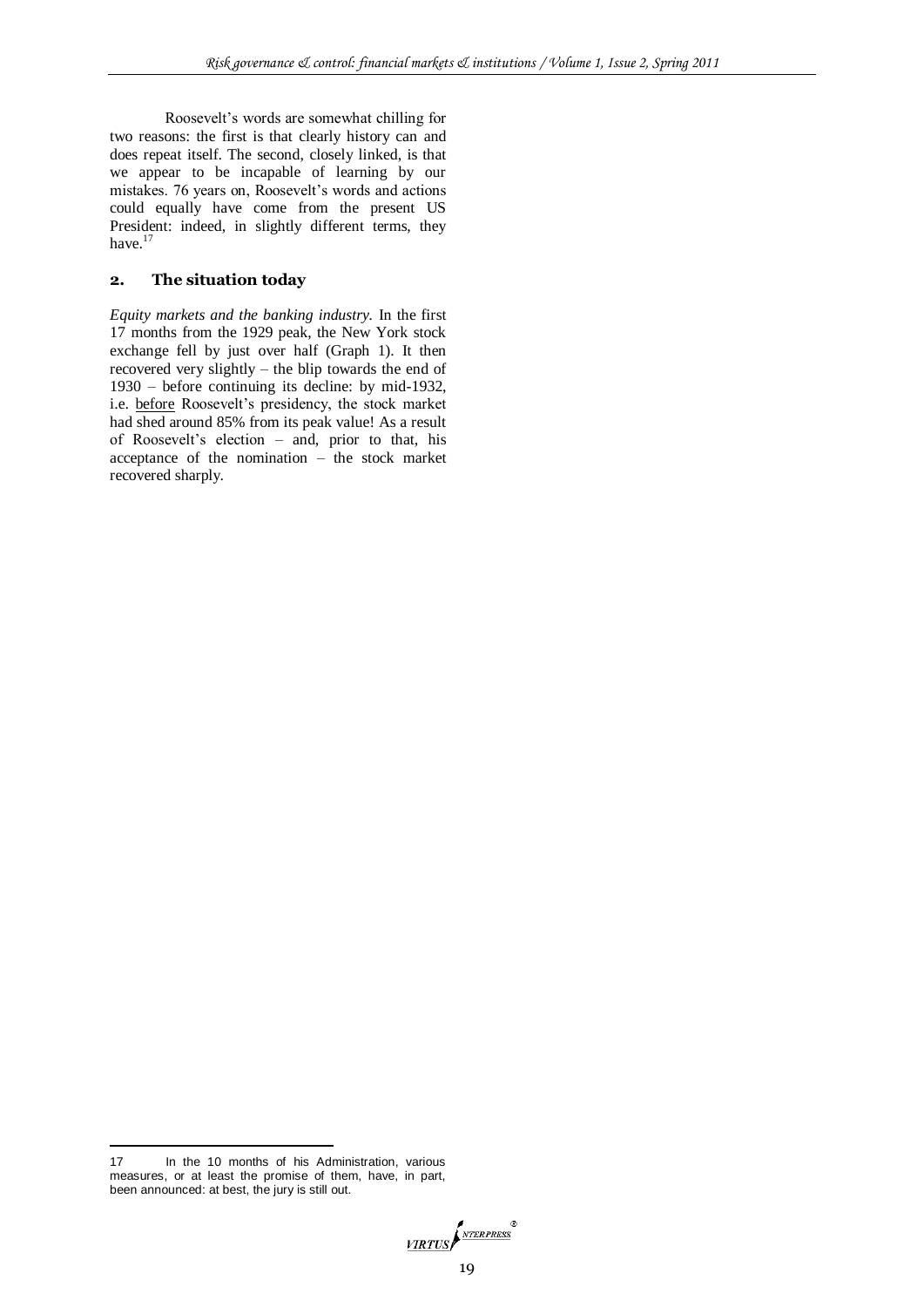

In the same 17-month period, since its peak in late-2007, the Dow Jones Industrials actually declined somewhat more (Graph 2), losing 54% of its value, but has also, in comparison, fared much better since: it now stands "only" around 30% below its alltime peak and 50% above its 2009 trough. It is extremely unlikely, therefore, that the index will decline to anywhere near the 2,000-mark, which would be the equivalent level of 1932.

In much the same way, at least 2,500 banks (accounts vary) failed in the United States alone during the Great Depression; granted that many of these were much smaller than today's conglomerates, and none were anywhere near the relative size of, for example, Bear Stearns, Lehman Brothers et alia. Equally, as bank concentration has continued since the 1980s, there are "only" just over 7,000 US commercial banks and 9,500 savings and credit institutions – in France, these total just on 800. However, since September 2007, only 142 US banks and 36 credit unions have failed; $18$  this number excludes the likes of Bear Stearns which, by being bought by other institutions, have not officially failed.

1

<sup>18</sup> Of which, 25 and 15 respectively in 2008, and, to date, 115 and 19 respectively in 2009.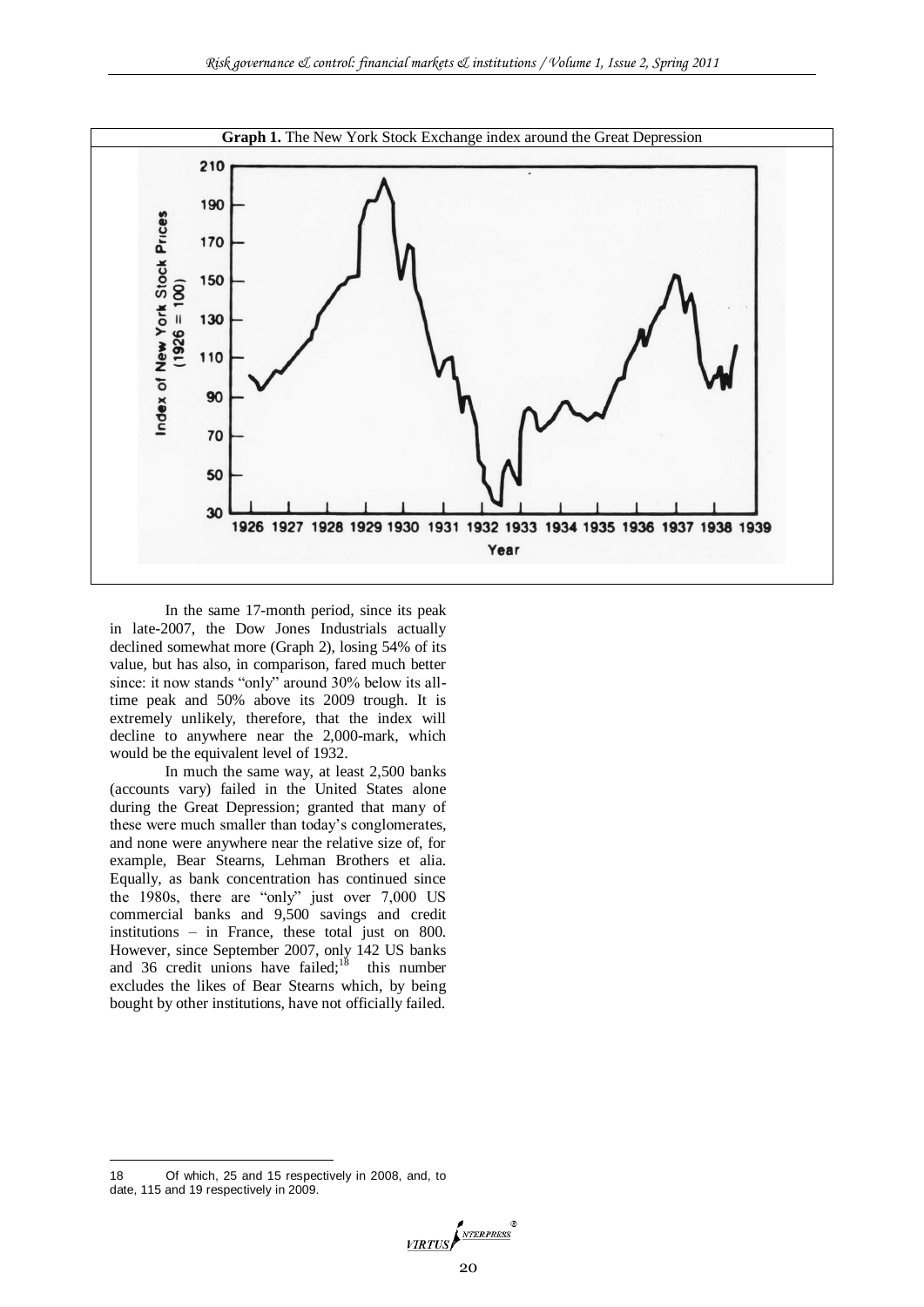

*Prices, output and unemployment.* As described earlier, prices fell and unemployment rose in both depressions, while GDP went in divergent directions. Initially, the measures taken recently in the United States and in Europe may well lead to short-term deflation, but there are also indications that, in the mid-term, the situation will reverse and relatively strong price rises will result. Indeed, there is a much greater concern within the minds of central bankers of the effects of deflation than its counterpart, since the downward spiral is so much harder to contain. In fact, but almost entirely due to the return of oil prices' pre-summer 2008 peak (the classical basis effect), US inflation turned negative in March 2009 (year-on-year). There are, however, indications that this negative trend has reversed and that inflation may well return to zero by the end of the year. Largely unchallenged, however, is the forecast of a worldwide decline in output this year, the first such since reliable data have been collected. Here too, however, recent forecasts are more optimistic than only six months previous.

Rising unemployment, however, remains a serious risk, but this too should be put in perspective. At the height of the Great Depression, almost 13 million Americans were out of work, equivalent to just under a quarter of the working population. As of September 2009, just over 15 million are unemployed, but this "only" constitutes around 10% of the working population.<sup>19</sup> This said, the increase in the number of unemployed over the past two years of just under 8 million is, naturally, worrying. $^{20}$ 

Nevertheless, the situation of the nonworking population in 1929 was very different to that of today. The only major industrial country to pay unemployment benefit was the United Kingdom: started in 1911, there were already 2 million recipients by 1921, consisting largely of those who

1

sustained injuries during World War I. In America, the state of Wisconsin started a scheme in 1932, but it was not until 1935 that the Social Security Act effectively forced all states to provide benefit. Even then, most women and blacks were excluded as were many job categories, for example the farming industry. Consequently, only around 50% of the working population were eligible to claim benefit. In addition, 50% of the senior citizens were estimated to live in poverty, with little hope of state aid. It was left to private benefactors to provide some solace, a tradition which remains valid in the United States today; incidentally, social benefits are still not a contractual right there, and can be withdrawn at any time.

It is hardly surprising, therefore, that the discontent and resulting social unrest during these previous crises were both substantial and violent. With, in addition, farmers going out of business – their declining income could not cover their outstanding debt payments – food became scarce and the means to buy it scarcer. Food kitchens were set up throughout the country, large numbers of the population moved to the cities in desperation and were forced to live in squalor, and there was serious rioting and looting. In several countries, the army was called in to contain the rioting; there were deaths. In comparison, for most of us, a similar situation is largely as equally inconceivable as is a financial meltdown, but, that notwithstanding, people have taken to the streets in protest in several countries. The anger was – for good reason – initially directed towards the banking industry, but, as the crisis deepens, at least in Europe, not only may the mood become more ugly, but also the reasons for discontent will change. There remains the danger that today's politicians will be unable to quell this anger.

*Money*. Unlike in the 1920s, where, according to Friedman and Schwartz, the Federal Reserve was at least partly to blame for its inactivity, this criticism cannot be levied against today's guardians, or against other European governments

<sup>19</sup> A quarter out of work would, today, imply over 38 million unemployed!

<sup>20</sup> The number of employed has declined less, since 600,000 jobs have been created during this time span.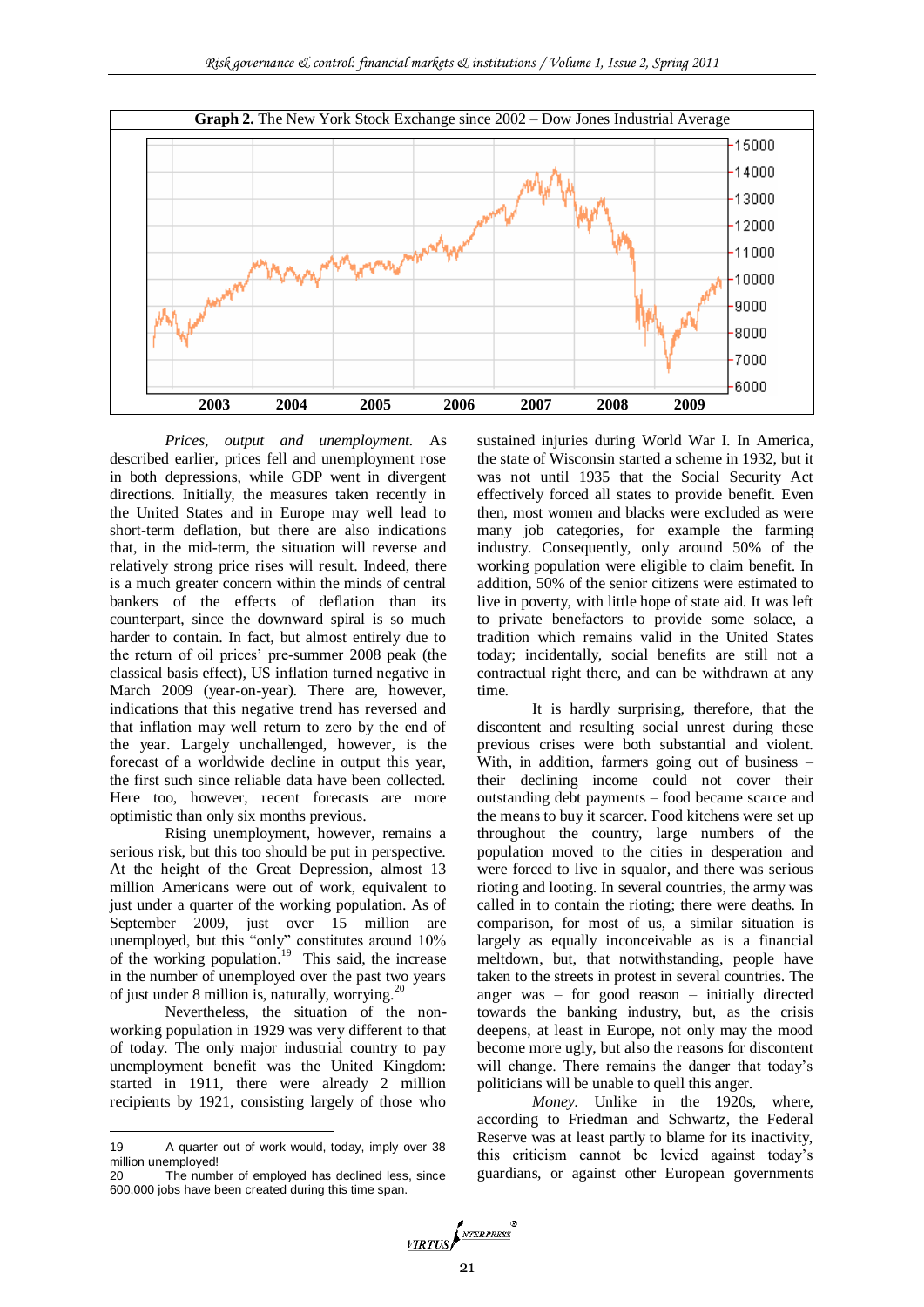and central banks. The US Administration has already made available two very large bailout packages, and has indicated that a third may be necessary and that it would also be forthcoming. Although welcome, these packages will need, at some time in the future, to be paid for. As the US Administration does not apparently intend to significantly reduce its total war effort, but at the same time has pledged to increase social benefits (for example, nationwide medical coverage), it will have to either resort to printing money, to borrow money or to raise taxes – or all three. In December 2008, the strongest increase in M1 ever was recorded – 31% at an annual rate over the previous six months; however, it has grown by only 4% since (to September 2009).

Table 3 summarises these indicators for the three periods under review.

|                 | Measure        | Long Depression | <b>Great Depression</b> | Present (since    |
|-----------------|----------------|-----------------|-------------------------|-------------------|
|                 |                |                 |                         | September 2007)   |
| Equities        | Peak to trough | n.a.            | $-85%$                  | $-54%$            |
| Financial inst. | Total failings | ca. 100         | $2,500 - 5,000$         | 178               |
| Inflation       | Average        | $-3.0\%$ p.a.   | $-6.7\%$ p.a.           | 1.9% p.a.         |
| Unemployment    | Peak rate      | 14%             | 24.9%                   | 9.8%              |
| GDP per capita  | Average growth | $+2.0\%$ p.a.   | $-8.1\%$ p.a.           | $-1.5\%$ p.a.     |
| Money supply    | Average growth | $+2.6\%$ p.a.   | $-7.0\%$ p.a.           | +6.5% p.a. $(M2)$ |

## **Table 3.** US cycles compared

Equally – or perhaps more – worrying is the rise in US credit market debt: this now (2nd quarter 2009) totals \$52.8 thousand billion, equivalent to 348% of nominal GDP! As can be seen from Table 4, the largest increase is in that incurred by the Federal government and there is little indication that this will substantially lessen in the short term. Incidentally, the

table does not include the US government's pledge to support the obligations of Freddie Mac and Fannie Mae, which total just over \$5,000 billion: this obligation is seen to be tantamount to nationalisation of the companies, so that ultimately the taxpayer will bear the risk of any default.

#### **Table 4.** US debt

| Held by:                                                          | End-2007 (in $$bn)$ ) | End-2008 (in $$bn)$ ) | Percentage change |  |
|-------------------------------------------------------------------|-----------------------|-----------------------|-------------------|--|
| Households                                                        | 13.765                | 13.821                | $+0.4$            |  |
| Non-financial businesses                                          | 10.594                | 11.096                | $+4.7$            |  |
| Financial sectors                                                 | 16.177                | 17.217                | $+6.4$            |  |
| State & local government                                          | 2,192                 | 2.240                 | $+2.2$            |  |
| Federal government                                                | 5.122                 | 6.362                 | $+24.2$           |  |
| Total <sup>1</sup>                                                | 49,866                | 52,593                | $+5.5$            |  |
| <sup>1</sup> Differences are debt to the rest of the world (ROW). |                       |                       |                   |  |

Thus the US government is printing money and increasing its debt in more or less equal degree: it may thereby hope to avoid raising taxes, but what it will find difficult to avoid is inflation. Given that one of the major lessons of the Great Depression is the danger of deflation, it may well be that the authorities hope that both trends will "cancel out".

The substantial increase in both money and credit is one major dissimilarity with previous crises. Another, and equally disquieting, one is the level of household debt, especially when measured against households' net worth. Net worth – i.e. the total of all tangible and intangible assets net of all outstanding debt – has, in nominal terms, with the exception of  $2001$  and  $2002<sup>21</sup>$  climbed constantly in the United States since World War II. Naturally, some of this increase can be explained by inflation: nonetheless,

1

prices increased between 1950 and 2007 by 770%, whereas net worth increased by 5,200% in the same period!

However, in 2008, US net worth declined by a staggering 17.9%, from around \$63 trillion (1 trillion equals 1,000 billion) to under \$52 trillion, wiping out the gains over the previous three years. Almost a quarter of the loss can be attributed to the fall in real estate prices, and twice that in equities and mutual funds.

Consequently, although debt remained fairly constant, and indeed the growth rate is at a post-war low, the debt to net worth ratio has climbed to around 27% (Graph 3). The economic situation of households is hardly likely to improve in 2009 and may indeed worsen.

At debt ratio levels of around one third, real estate repossessions would become commonplace, all the more so should inflation require money to be tightened and mortgage rates to rise. As far as



<sup>21</sup> At the time this was seen to be a possibly disconcerting downward trend.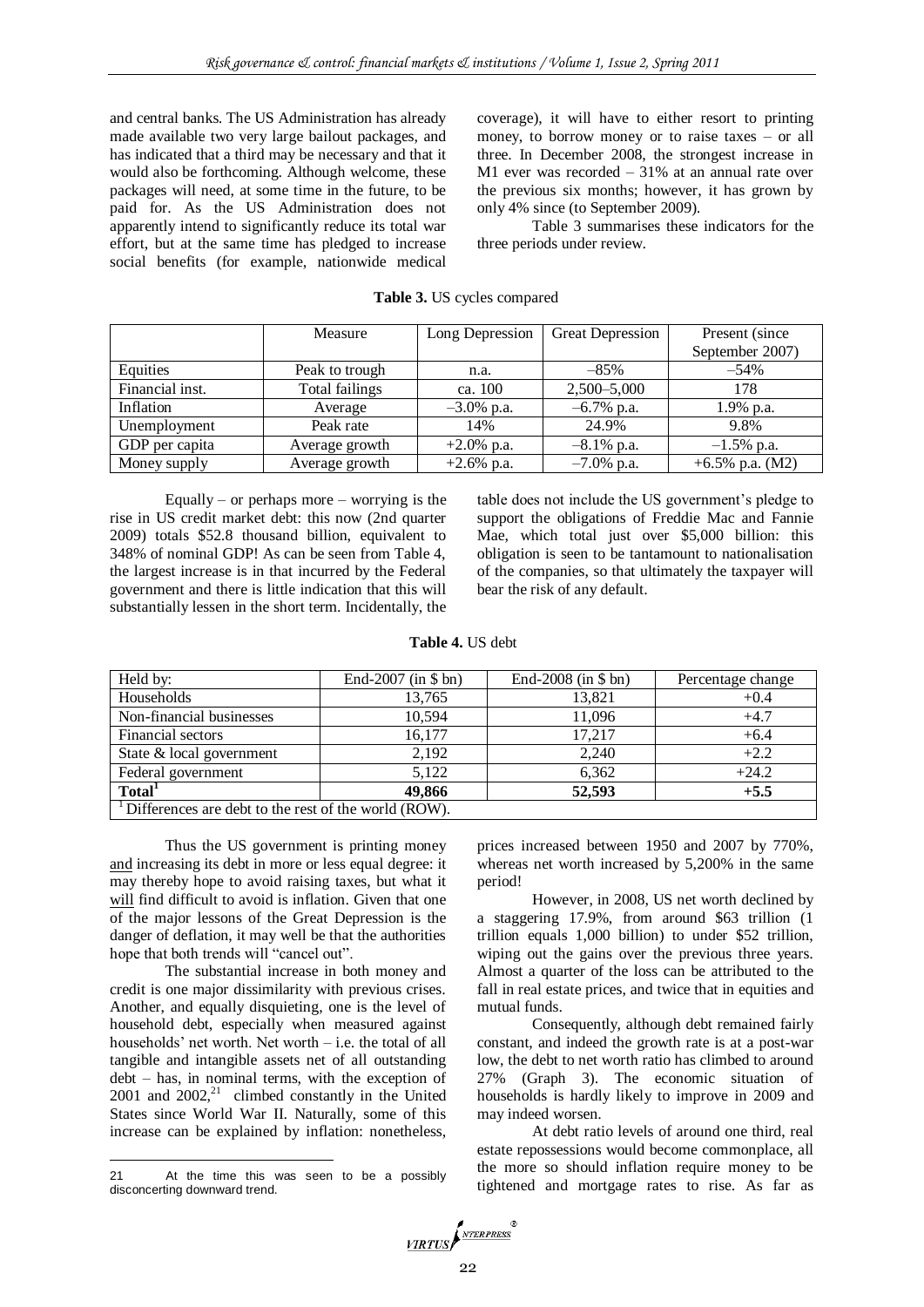households' unearned income is concerned, increasing interest rates will bring only a little comfort, since their saving ratio, although it has risen

recently in recent quarters from its nigh-on zero rate of the past decade, remains in low single digits.



As mentioned earlier, Irving Fisher (1933) cited a chain of nine events during the Great Depression. They were:

1. debt liquidation and distress selling;

2. contraction of the money supply as bank loans are paid off;

3. a fall in the level of asset prices;

4. a still greater fall in the net worth of businesses, precipitating bankruptcies;

5. a fall in profits;

6. a reduction in output, in trade and in employment;

- 7. pessimism and loss of confidence;
- 8. hoarding of money; and

9. a fall in nominal interest rates and a rise in deflation-adjusted interest rates.

Of these, with the exception of the moneyrelated events (2 and 8 above), most have been or are being experienced during the present crisis. Also – and hopefully an unlikely scenario – deflation will need not only to arrive but also persist in order to counteract the rapid fall in nominal interest rates to their present historical lows.

Consequently, are we then not likely to find ourselves in a similar situation as in the early 1930s? There are some arguments which speak against such an argument: for one, there is greater communication and concerted coherent action amongst central bankers, international institutions and even politicians. Extreme political ideologies of the 1930s

have largely disappeared in the western world. Finally, abject poverty, caused largely by the absence of a social safety net, is no longer the threat that it was.

However, there are new threats which must be faced: consumer spending in many parts of the world must decline – or at least slow in growth – as markets become saturated and as population growths slow. Pension schemes, which have become another safety net on which many of us rely, are in serious financial trouble: in many cases, the coverage ratio has dropped below either mandatory or prudent levels. The age pyramid is turning into a cylinder and is trending to narrow further at the base: senior citizens live longer, but are more care-intensive and therefore, in pure economic terms, more costly. At the same time, the ratio of the working population to dependent population is falling quickly, with calculable risks.

None of these problems – with perhaps the exception of those recently faced by pension schemes – are a direct result of the present crisis, but they will play an exacerbating role. As these problems must anyway be faced sooner or later, it can only be hoped that they will not have a direct bearing on short-term developments.